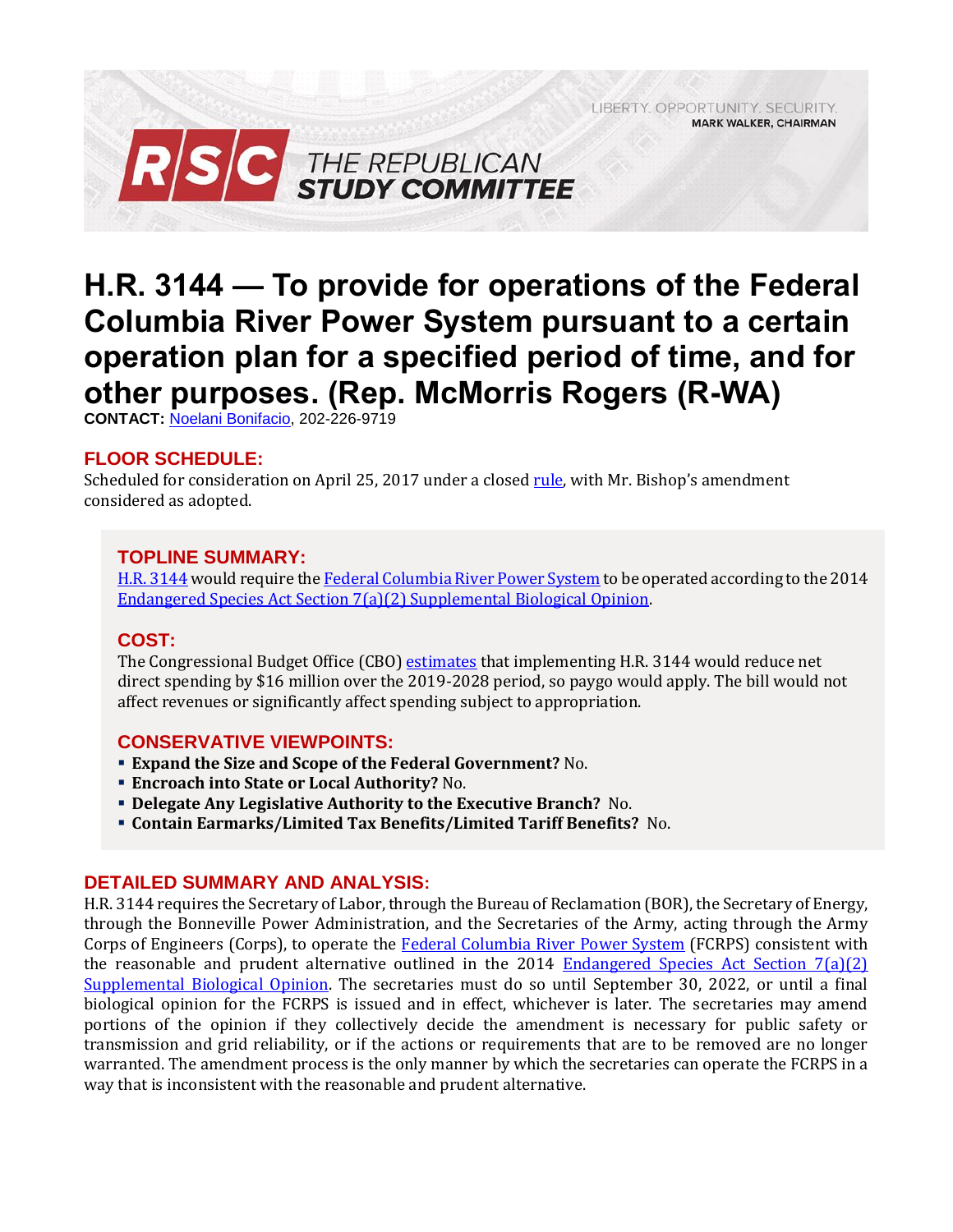According to the committee [report,](https://www.congress.gov/115/crpt/hrpt643/CRPT-115hrpt643-pt1.pdf) the Federal Columbia River Power System (FCRPS) is comprised of 14 dams that provide power to about 30 percent of the electricity in the Pacific Northwest. The National Marine Fisheries Service (NMFS) is required, through the Endangered Species Act (ESA) of 1973 (16 U.S.C. 1531 et [seq.\)](http://uscode.house.gov/view.xhtml?req=(title:16%20section:1531%20edition:prelim)%20OR%20(granuleid:USC-prelim-title16-section1531)&f=treesort&edition=prelim&num=0&jumpTo=true), to issue a biological opinion issuing a jeopardy or no-jeopardy finding for the FCRPS regarding several species of fish that are listed for protection under the ESA. If NMFS reaches a jeopardy finding, "Reasonable and Prudent Alternatives" are included that, when implemented, would avoid the jeopardy finding. According to the bill's sponsor, since 1992, five biological opinions have been released, and all five have been litigated. The last full biological opinions were issued in 2008 and 2010, with a supplemental biological opinion issued in 2014. There have been several recent court cases which have questioned the biological opinions and environmental impact statement (EIS), and NMFS has been ordered to complete a new EIS by March 26, 2021. The judge called the 2014 supplemental biological opinion "flawed", but has allowed it to remain in place. The judge has also ordered spills, which have significantly reduced hydropower generation, and will, in turn, significantly increase electricity prices for consumers in the Pacific Northwest. This bill will prevent these spills by requiring the FCRPS dams to be operated in accordance with the 2014 biological opinion.

A[n amendment](https://amendments-rules.house.gov/amendments/BISHUT_058_xml%20(002)42018131000100.pdf) proposed by Rep. Bishop (R-UT), which clarifies that the bill does not interfere with the secretaries' authority to conduct operation or maintenance activities or to make necessary capital improvements, was adopted in the rule.

The report accompanying H.R. 3144 (H. Rept. 115-643) can be found [here.](https://www.congress.gov/115/crpt/hrpt643/CRPT-115hrpt643-pt1.pdf)

### **COMMITTEE ACTION:**

H.R. 3144 was introduced on June 29, 2017 and referred to the committee on Natural Resources. The committee held a mark-up on April 11, 2018, and the bill was reported by a vote of 23-17.

# **OUTSIDE GROUPS IN SUPPORT:**

[Stevens County Commissioners](https://naturalresources.house.gov/uploadedfiles/suppotgroupswpo.pdf) [Idaho Water Users Association](https://naturalresources.house.gov/uploadedfiles/suppotgroupswpo.pdf) [Washington State Potato Commission](https://naturalresources.house.gov/uploadedfiles/suppotgroupswpo.pdf) [National Association of Wheat Growers](https://naturalresources.house.gov/uploadedfiles/suppotgroupswpo.pdf) [National Rural Electric Cooperative Association](https://naturalresources.house.gov/uploadedfiles/suppotgroupswpo.pdf) [Port of Pasco](https://naturalresources.house.gov/uploadedfiles/suppotgroupswpo.pdf) [American Public Power Association](https://naturalresources.house.gov/uploadedfiles/suppotgroupswpo.pdf) [Your Touchstone Energy Cooperative](https://naturalresources.house.gov/uploadedfiles/suppotgroupswpo.pdf) [Tidewater Transportation & Terminals](https://naturalresources.house.gov/uploadedfiles/suppotgroupswpo.pdf) [Northwest River](https://naturalresources.house.gov/uploadedfiles/suppotgroupswpo.pdf) Partners [United Power Trades Organization](https://naturalresources.house.gov/uploadedfiles/suppotgroupswpo.pdf) [Inland Ports and Navigation Group](https://naturalresources.house.gov/uploadedfiles/suppotgroupswpo.pdf) [Cowlitz Public Utility District](https://naturalresources.house.gov/uploadedfiles/suppotgroupswpo.pdf) [Association of Washington Business](https://naturalresources.house.gov/uploadedfiles/suppotgroupswpo.pdf) [Tri-City Development Council](https://naturalresources.house.gov/uploadedfiles/suppotgroupswpo.pdf) [Port Clarkston](https://naturalresources.house.gov/uploadedfiles/suppotgroupswpo.pdf)

[Washington Public Utility Districts Association](https://naturalresources.house.gov/uploadedfiles/suppotgroupswpo.pdf) [Port of Morrow](https://naturalresources.house.gov/uploadedfiles/suppotgroupswpo.pdf) [Public Power Council](https://naturalresources.house.gov/uploadedfiles/suppotgroupswpo.pdf) [Clatskanie People's Utility District](https://naturalresources.house.gov/uploadedfiles/suppotgroupswpo.pdf) [Blachly-Lane Electric Co-op](https://naturalresources.house.gov/uploadedfiles/suppotgroupswpo.pdf) [Port of Whitman County](https://naturalresources.house.gov/uploadedfiles/suppotgroupswpo.pdf) [United Electric](https://naturalresources.house.gov/uploadedfiles/suppotgroupswpo.pdf) [Northern Lights](https://naturalresources.house.gov/uploadedfiles/suppotgroupswpo.pdf) [Washington Association of Wheat Growers](https://naturalresources.house.gov/uploadedfiles/suppotgroupswpo.pdf) [Salmon River Electric CoOp](https://naturalresources.house.gov/uploadedfiles/suppotgroupswpo.pdf) [Clearwater Power](https://naturalresources.house.gov/uploadedfiles/suppotgroupswpo.pdf) [Washington Farm Bureau](https://naturalresources.house.gov/uploadedfiles/suppotgroupswpo.pdf) [Mason County Public Utility District](https://naturalresources.house.gov/uploadedfiles/suppotgroupswpo.pdf) [American Farm Bureau Federation](https://naturalresources.house.gov/uploadedfiles/suppotgroupswpo.pdf) [National Electric Contractors Association](https://naturalresources.house.gov/uploadedfiles/suppotgroupswpo.pdf)

## **ADMINISTRATION POSITION:**

A Statement of Administration Policy is not available.

## **CONSTITUTIONAL AUTHORITY:**

According to the bill's sponsor: "The Constitutional authority in which this bill rests is the power of the Congress to regulate Commerce as enumerated by Article I, Section 8, Clause 3 as applied to waterways for the development of hydroelectric power and flood control."